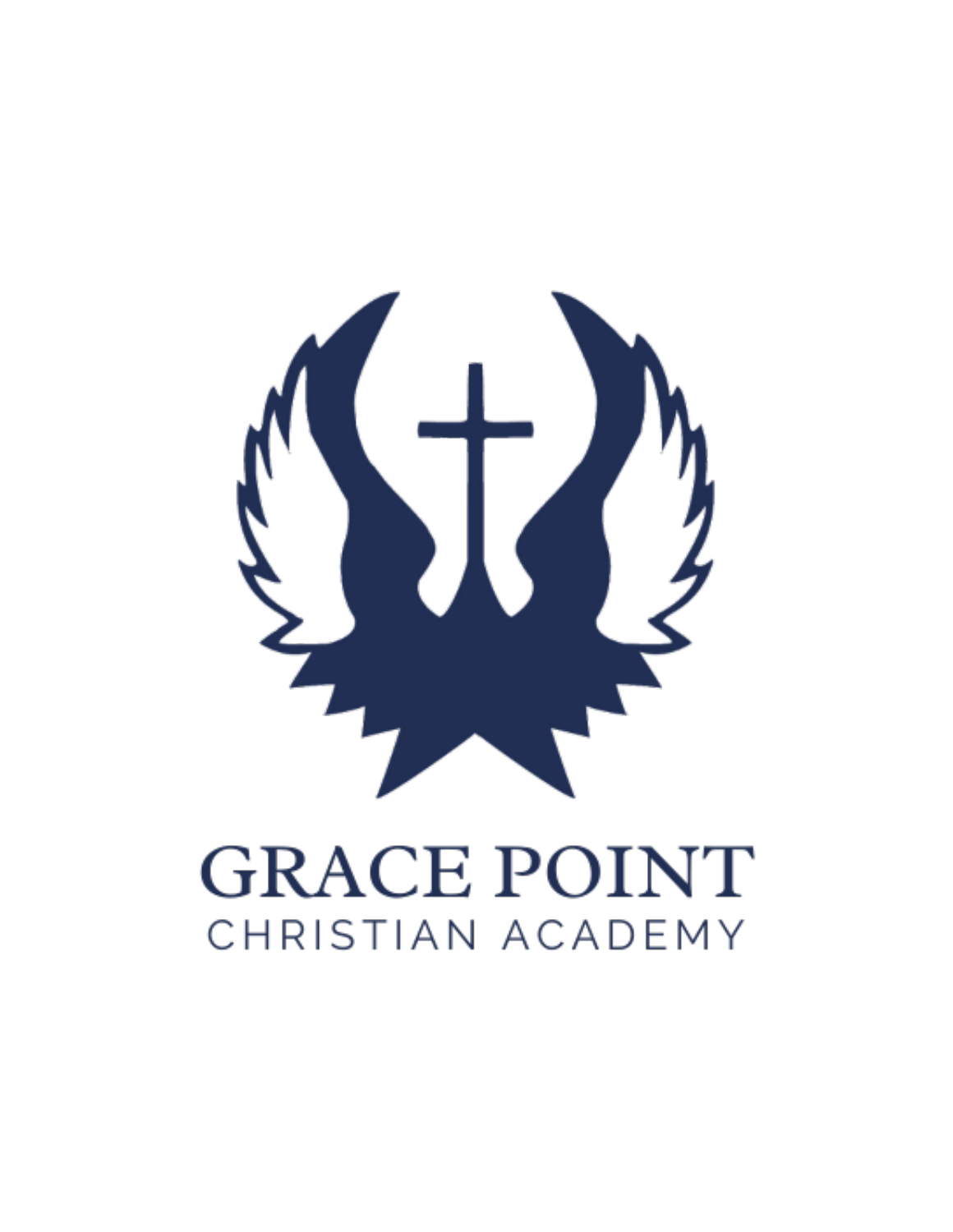*Grace Point Christian Academy 5934 Surrett Drive, Archdale, NC 27263*

*Preparing*

*Teaching*

*Loving*

*Joshua Lewis, Principal*

*Malinda Lewis, Administrator*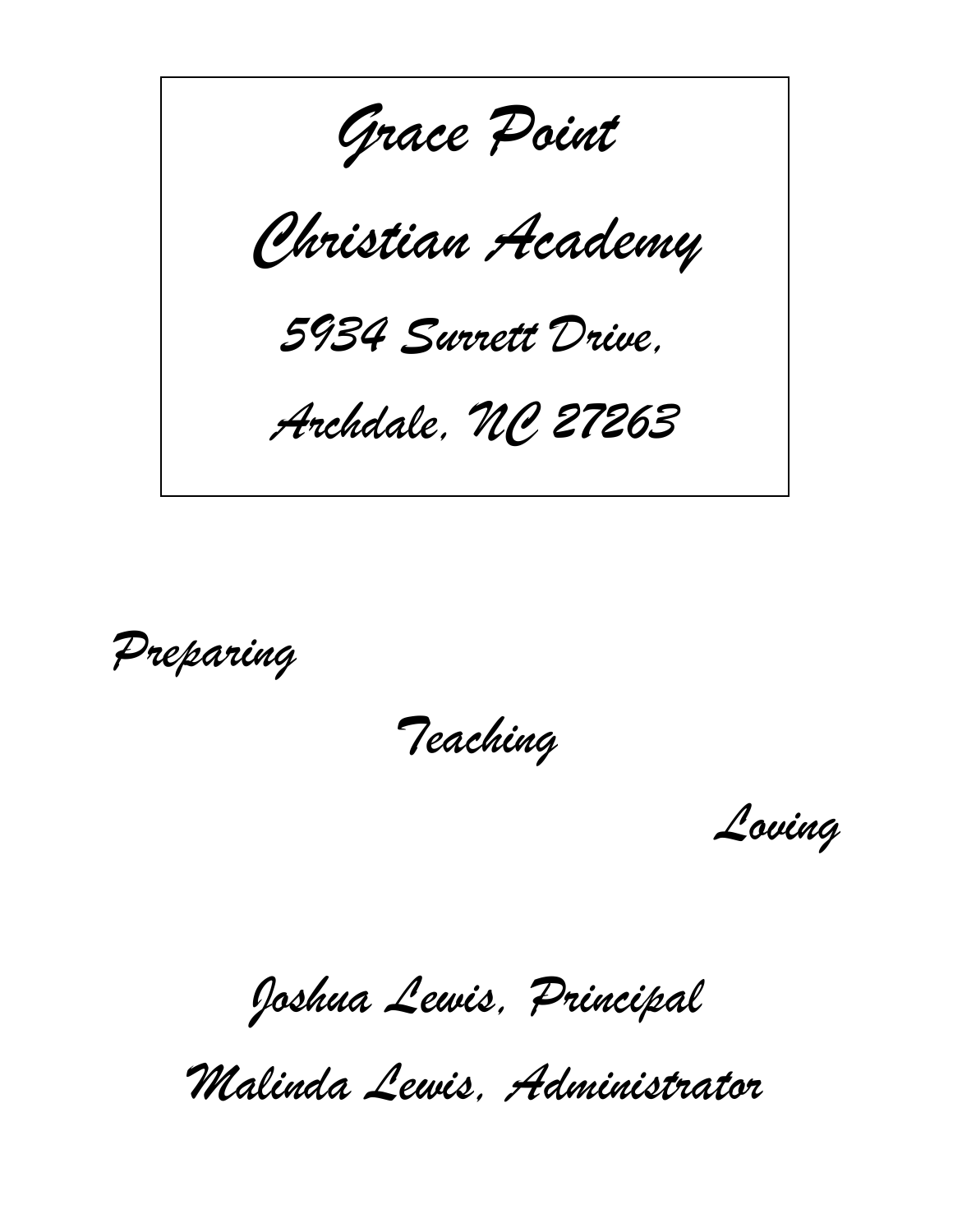*Attendance*

- 1. Excused absences are listed as follows:
	- a. Illness
	- b. Death of immediate family
	- c. Medical Appointments (with doctor's note)
	- d. Advanced approval by the principal with assignments given in advance and due upon returning to class
- 2. A written note stating the reason for the absence MUST be received in the school office before any absence is excused.
- 3. Unexcused absences will be given if a written note is not received.
- 4. A doctor's note will be expected for extended absences of more than five days and make-up work will need to be completed
- 5. After a student has been tardy ten times, it will be equivalent to one unexcused absence.
- 6. A student absent for more than twenty days may be required to repeat a grade.

*Cell Phones*

Middle and high school students may have a cell phone, but they will not be allowed in the classroom. They will be required to be put away and not taken out until after school hours.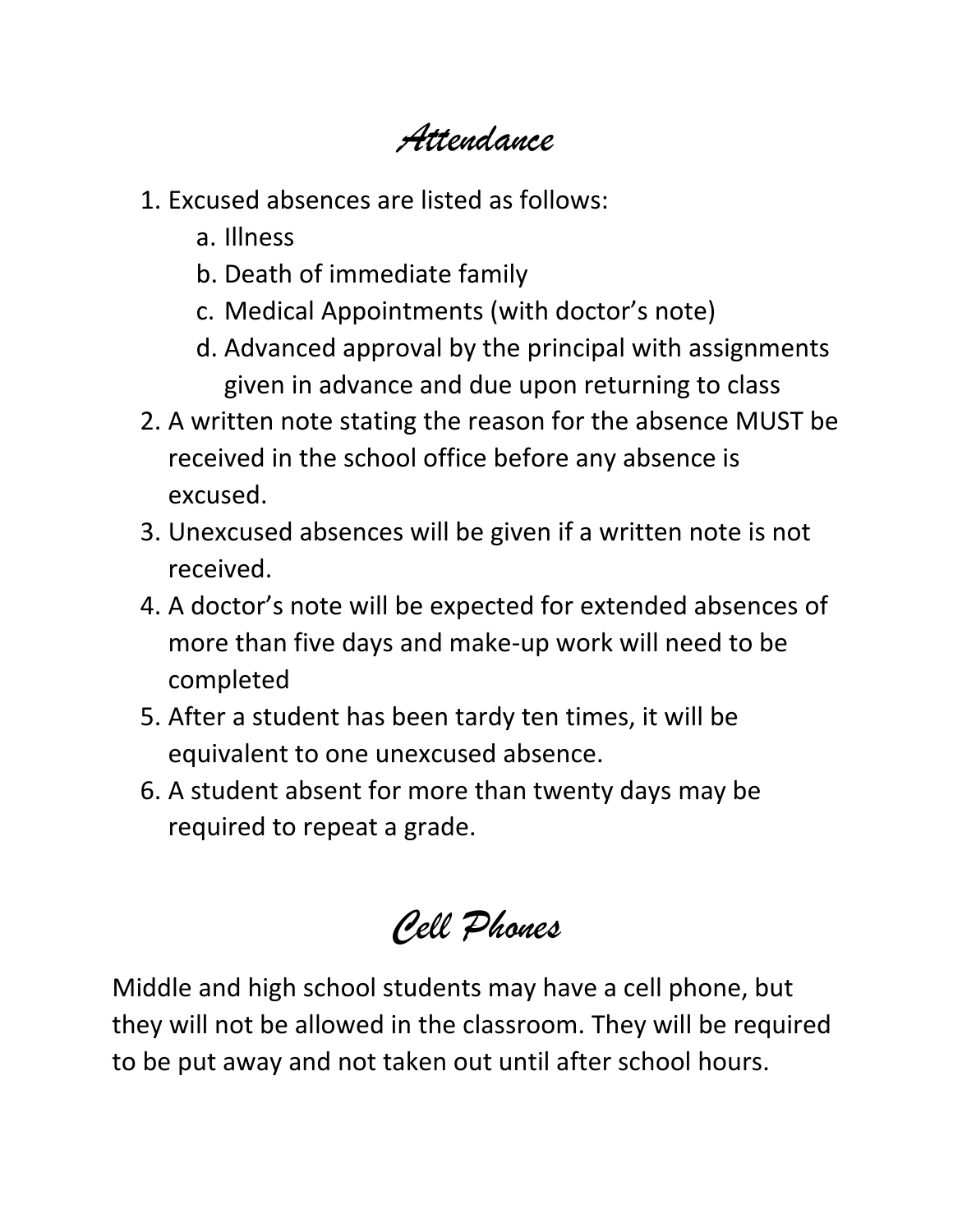## *Discipline Procedure*

**1 st Offense** – Teacher will give student a corrective warning concerning an attitude or action. Written warnings using the Student Discipline Report form will replace verbal warnings. A parent signature will be required for a warning slip and should be returned to school the next school day as is the current practice for demerits and detentions.

**2 nd Offense** – A repeat of the same offense (with the same teachers) will result in a demerit slip and a communication notice sent home requiring a parent signature, to be returned the following day.

Moral confrontation seeks to bring a student to the point of confession, repentance of sin, prayer for forgiveness, restitution (when appropriate) and recognition of punishment. To help students come to an understanding of their actions, a teacher may give an assignment (also to be signed by parent and returned) that will cause a student to reason and relate Scriptural principles to their own personal choices.

Kindergarten through  $2<sup>nd</sup>$  grade teachers may continue to use visual aids as teaching tools prior to implementing the Discipline Policy using the Student Discipline Report form.

**3 rd Offense** – Failure to correct the issue at hand, be it academic, behavioral or attitudinal, will result in a demerit slip, a second notice sent home to be signed and returned, and a detention slip.

Detentions earned by students in grades 1 and 2 will last 30 minutes instead of 60 minutes. In place of detention, parents of Kindergarteners will be asked to meet with their child's teacher.

**4 th Offense** – A continued problem will result in a conference with all involved: student, parents, teacher and Principal. At this time, a warning slip will be given reminding student and parents that if there is another repeat offense the student will be placed on probation.

**5 th Offense** – At this time, a student is placed on probation and specific details will be outlined regarding expectations, goals and requirements needed to be met to lift the problem.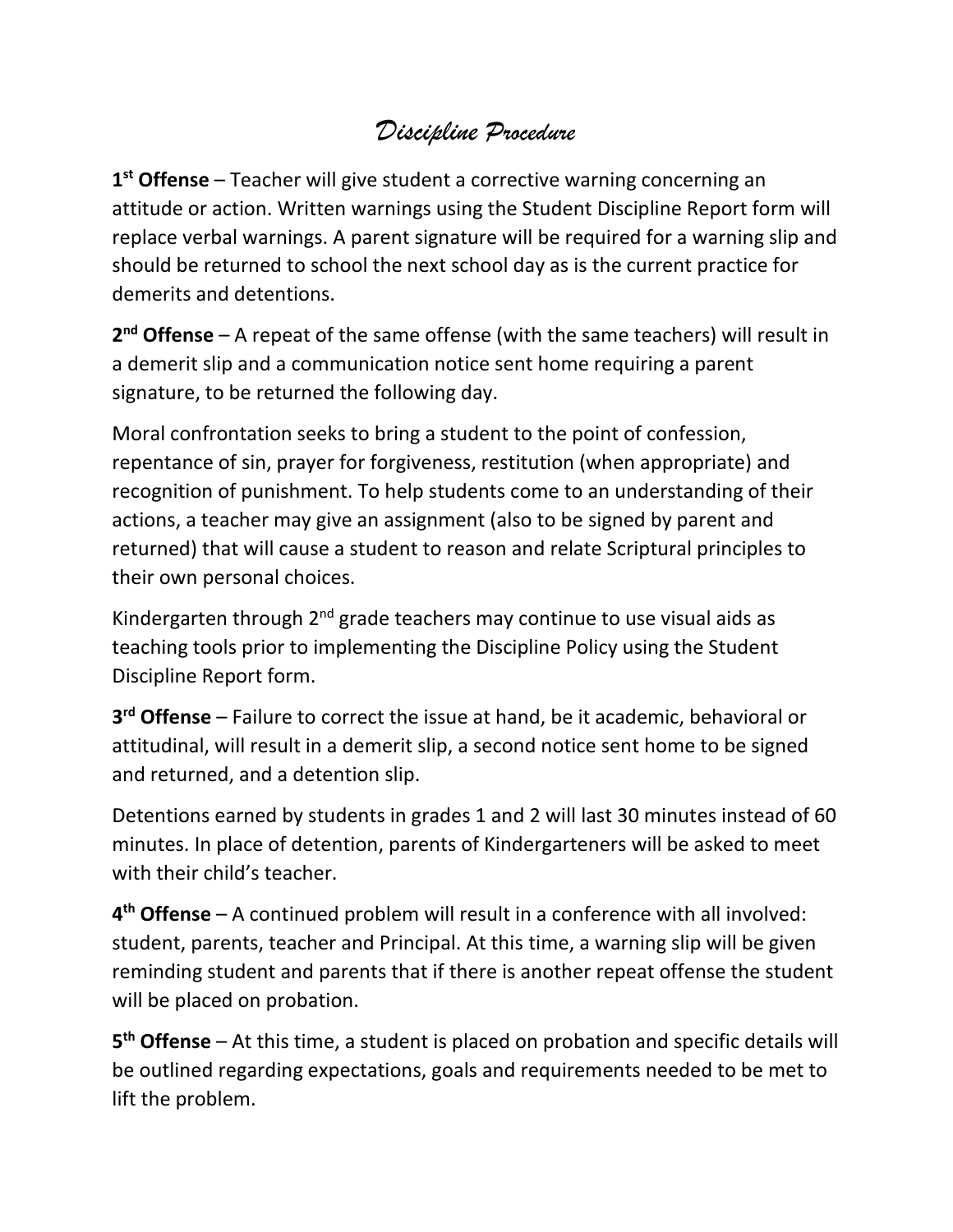### *Dress Code*

All students are required to wear solid-colored t-shirts with the GPCA logo on them. The logo must be provided by the school and cannot be made at home. Guys can wear any color pants and girls can wear any color of skirt. A GPCA shirt/hoodie must be always visible during the school day. If your child is covering their uniform shirt with a hoodie/jacket/sweater without a logo, they will be asked to remove it so we can see their uniform.

## *Discipline*

Education is a primary mission of a school. All GPCA teachers recognize that the conduct of students in their classrooms affects behavior outside the classroom. With that in mind, all teachers explain and disseminate the rules and accompanying rewards and punishments that govern all aspects of classroom behavior. They address tardiness, missed homework, inappropriate behavior, dismissal, acceptable work, preparedness, and general citizenship.

To assure that learning is not interrupted by behavioral disruptions, the school enforces a policy of demerit slips. The goal is to work with parents to reinforce agreed upon standards of courtesy, respect and behavior, which are an important aspect of children's education, and to prevent the loss of valuable instruction time. The maintenance of an orderly and harmonious classroom is essential to learning, and the policy of demerit slips reflects the GPCA educational philosophy.

Infractions that result in a demerit slip includes, but are not limited to, the following:

- 1. Being disrespectful to a teacher, peer or visitor
- 2. Fighting or roughhousing
- 3. Exhibiting inappropriate or boisterous behavior
- 4. Speaking out in class without permission
- 5. Being out of an assigned seat unnecessarily
- 6. Failing to complete homework on time (except in cases of illness or family emergency)
- 7. Being unprepared for class by not bringing sharpened pencils, books, or supplies
- 8. Violating the dress code or being unprepared by not bringing necessary protective outwear or gym clothes.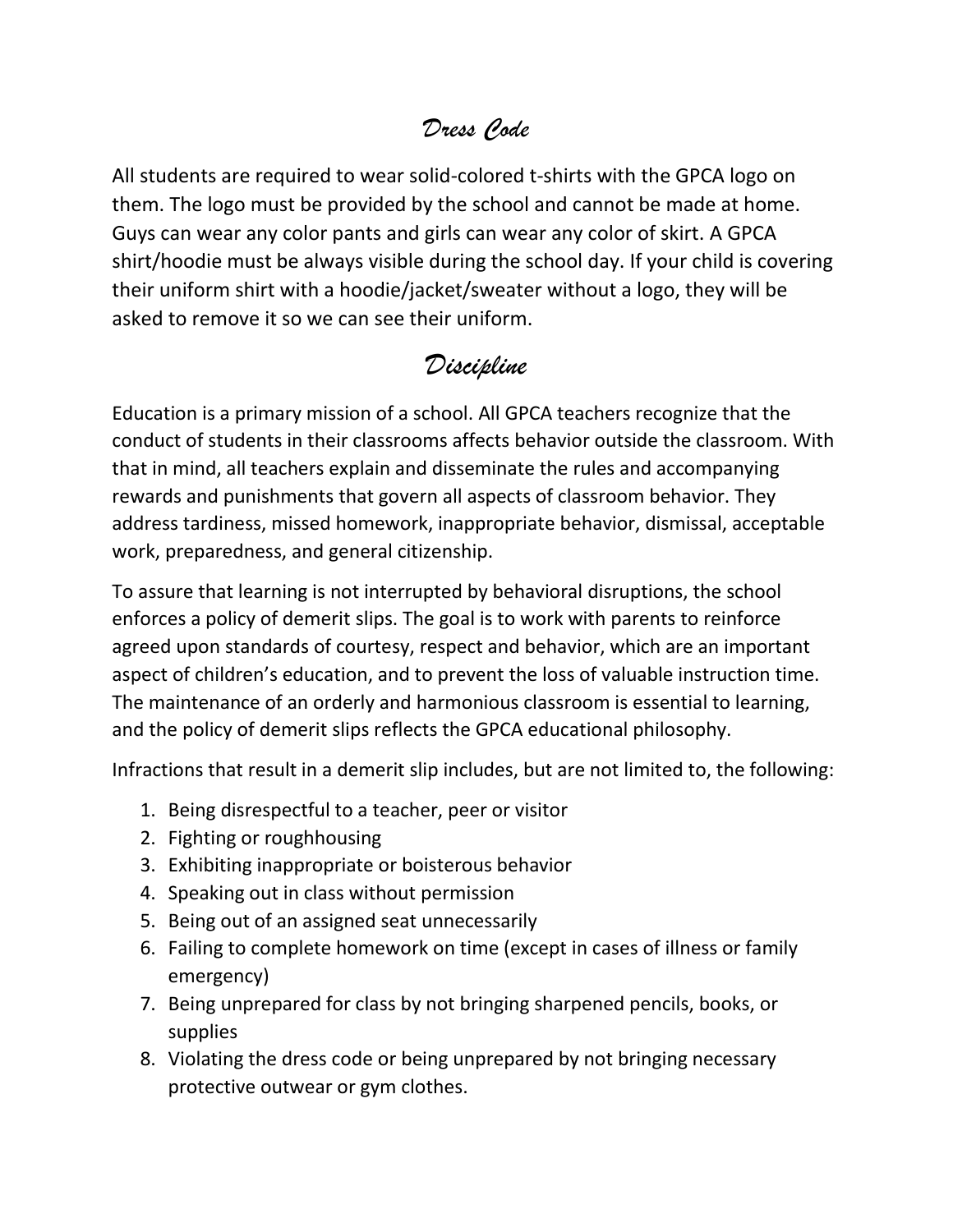Students are relieved of all demerits at the conclusion of each marking period.

The intent of discipline at GPCA is to bring about change Our goal is to see students governing themselves according to Scriptural principles that have been internalized through consistent instruction at both school and home.

## *Field Trips*

Parents will be given at least one week notice on any field trip planned for the students. Parents must sign the permission form and send in any payment necessary. Students will adhere to all GPCA rules while on any GPCA-sponsored trip.

### *Homework*

Homework is an integral part of the school program. Each teacher is at liberty to give homework to aid each student in their studies. Students are expected to complete homework assignments on time. Homework may be assigned for special projects such as book reports, compositions, and special research assignments. There will b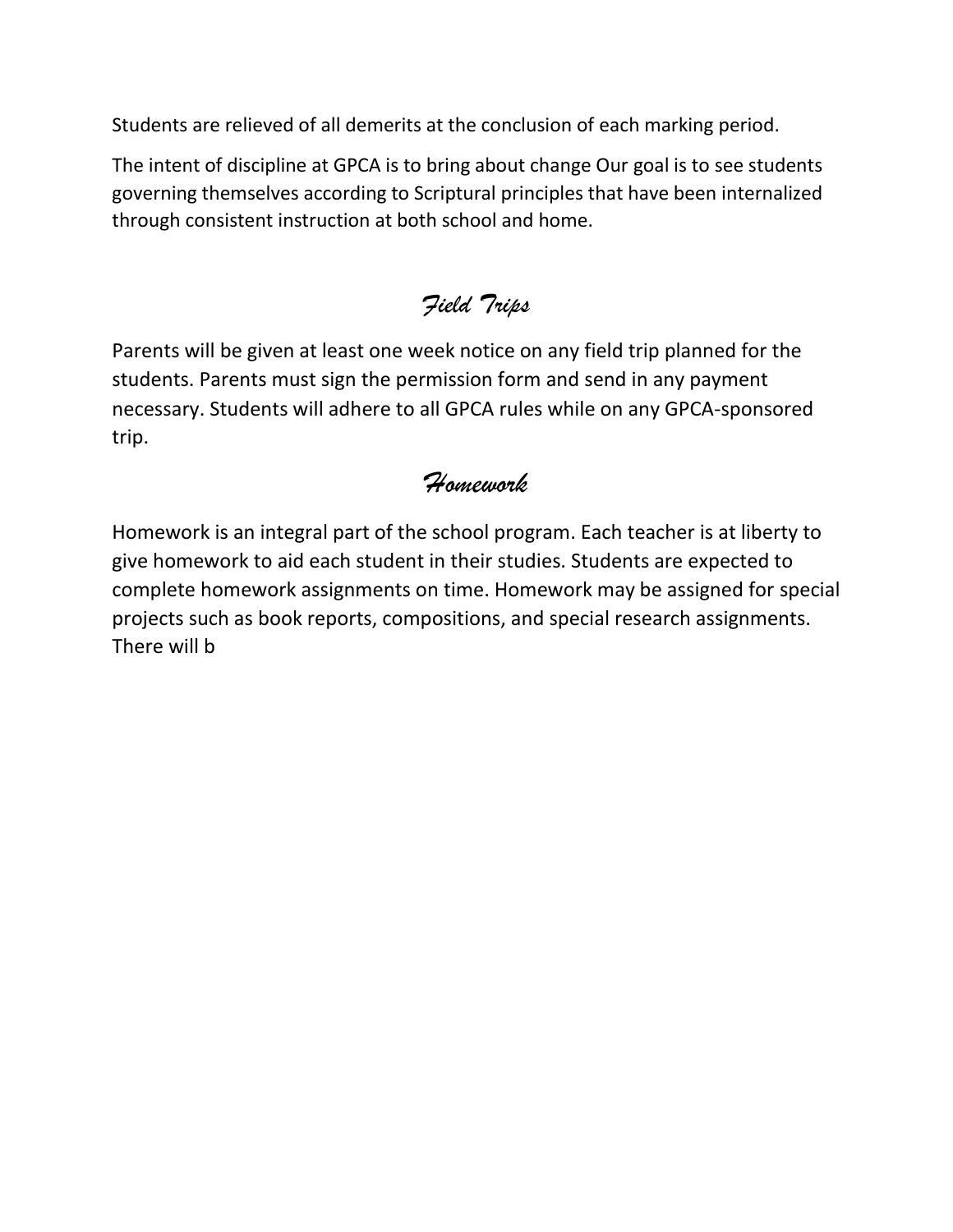

# *Letter Grade System*

|             |          | GPA                     |
|-------------|----------|-------------------------|
| $A+$        | 97-100   | 4                       |
| A           | 93-96    | $\overline{\mathbf{r}}$ |
| $A -$       | 90-92    | 3.7                     |
| $B+$        | 87-89    | 3.3                     |
| $\sf B$     | 83-86    | 3.0                     |
| $B -$       | 80-82    | 2.7                     |
| $C+$        | 77-79    | 2.3                     |
| $\mathsf C$ | 73-76    | 2.0                     |
| $C -$       | 70-72    | 1.7                     |
| D+          | 67-69    | 1.3                     |
| D           | 63-66    | 1.0                     |
| F           | $0 - 62$ | .7                      |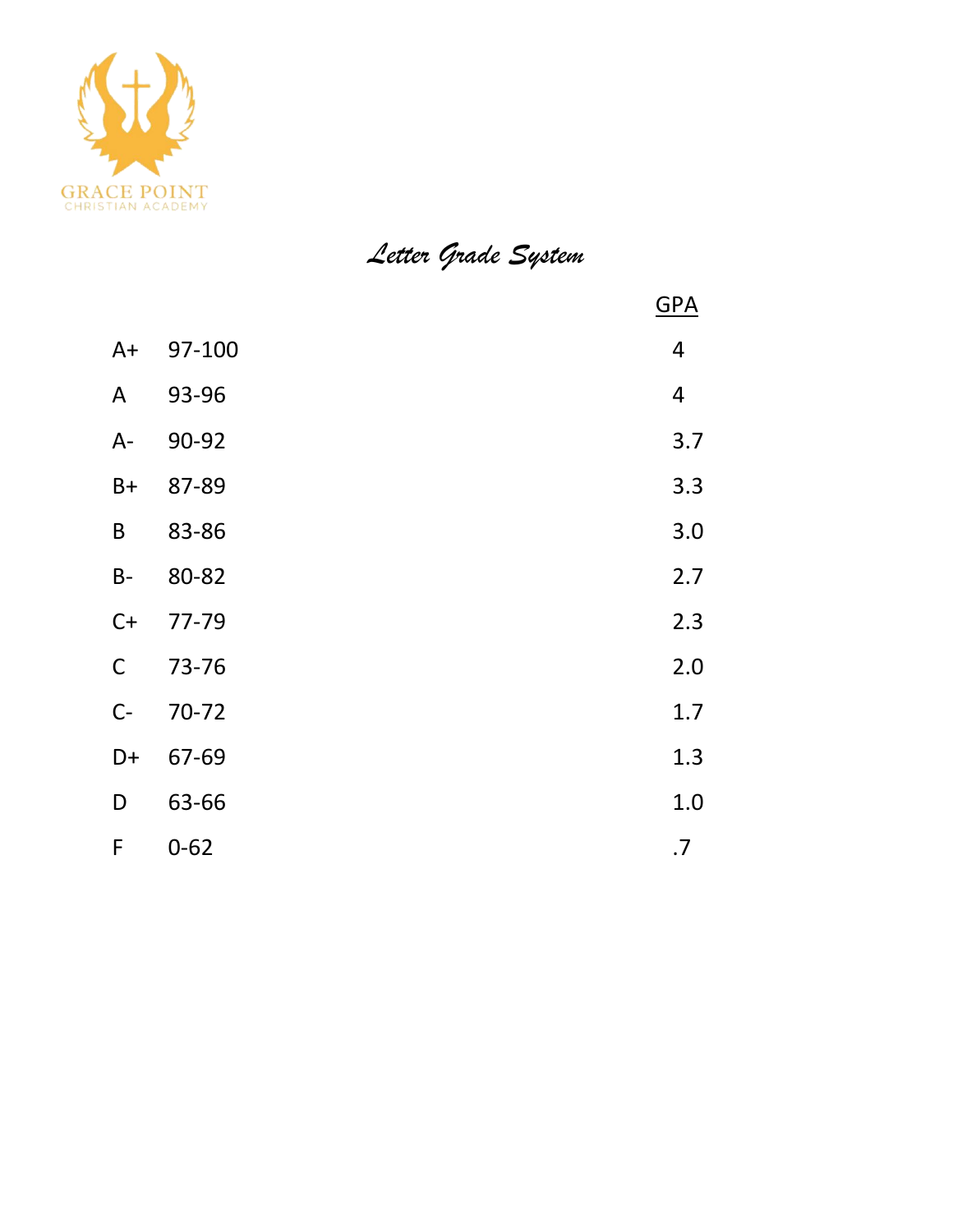

#### **School Supplies List – ALL Grade Levels**

- ➢ 3 packs of Notebook Paper
- ➢ 2 packs of High-Quality Copy Paper
- $\triangleright$  4 Notebooks
- ➢ 2 Folders
- $\geq 2$  packs of Pencils
- $\geq 1$  box of Colored Pencils
- ➢ Pencil pouch/box
- $\geq 2$  packs of Erasers
- ➢ Ruler
- ➢ Durable Headphones
- ➢ 2 packs of Index Cards
- $\triangleright$  Highlighters
- ➢ Hand Sanitizer
- ➢ Scissors
- ➢ Bible

#### **Additional Supplies for Grades K-2 ONLY**

- $\triangleright$  1 box of Crayons
- ➢ Small Scissors
- $\triangleright$  1 pack of Markers

#### **Additional Supplies for Grades 6-12 ONLY**

- ➢ Graph Paper
- ➢ Protractor & Compass
- ➢ Scientific Calculator (Algebra II students ONLY)
- ➢ TI-83 Calculator (Pre-Calc students ONLY)

#### **Desired Donations – Anything is GREATLY Appreciated**

- ➢ Tissues
- ➢ Lysol
- ➢ Disinfectant Wipes
- ➢ Electric Pencil Sharpener
- ➢ White Out
- ➢ Red Pens
- ➢ Staplers
- ➢ Sticky Notes
- ➢ White-Out
- ➢ 3-Hole Punch
- ➢ Washable Paint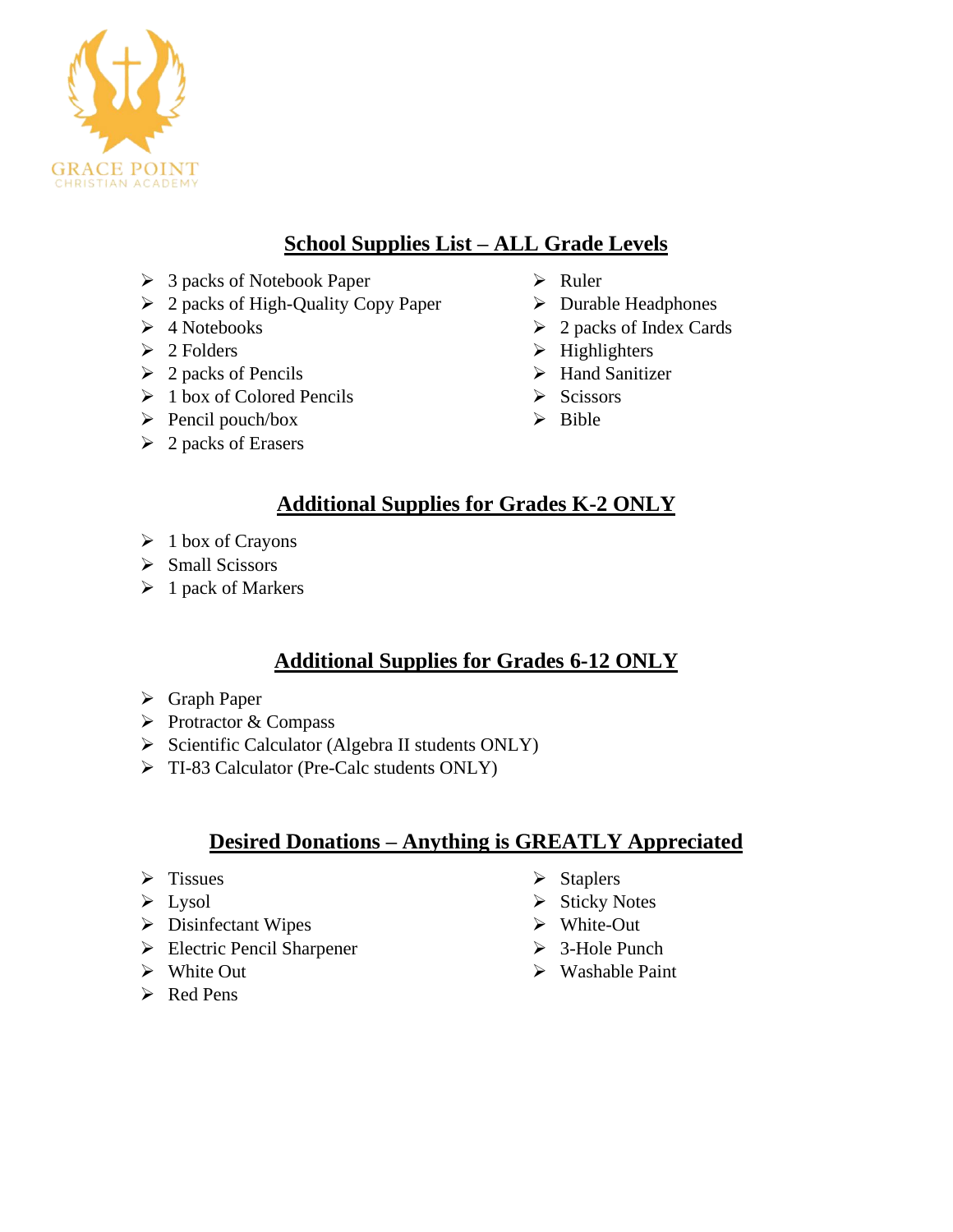# *School Calendar*

# *2022/23 School Year*

August 15 – 1<sup>st</sup> Day of School

**September 5** – Labor Day (No School)

**November 11** –Observation of Veterans Day (No School)

**November 23 – 25** – Thanksgiving Break

➢November 23 rd will be dismissed at 12:30

**December 21 – January 3** – Christmas Break

- $\triangleright$  Dec. 20<sup>th</sup> will be the last day before break. We will return on January 4<sup>th</sup>.
- **January 16** Martin Luther King Jr. Day (No School)

**February 14** – Teacher Workday

**February 20** – President's Day (No School)

**April 7 – 14** – Spring Break

**May 24** – Last Day of School (Tentative)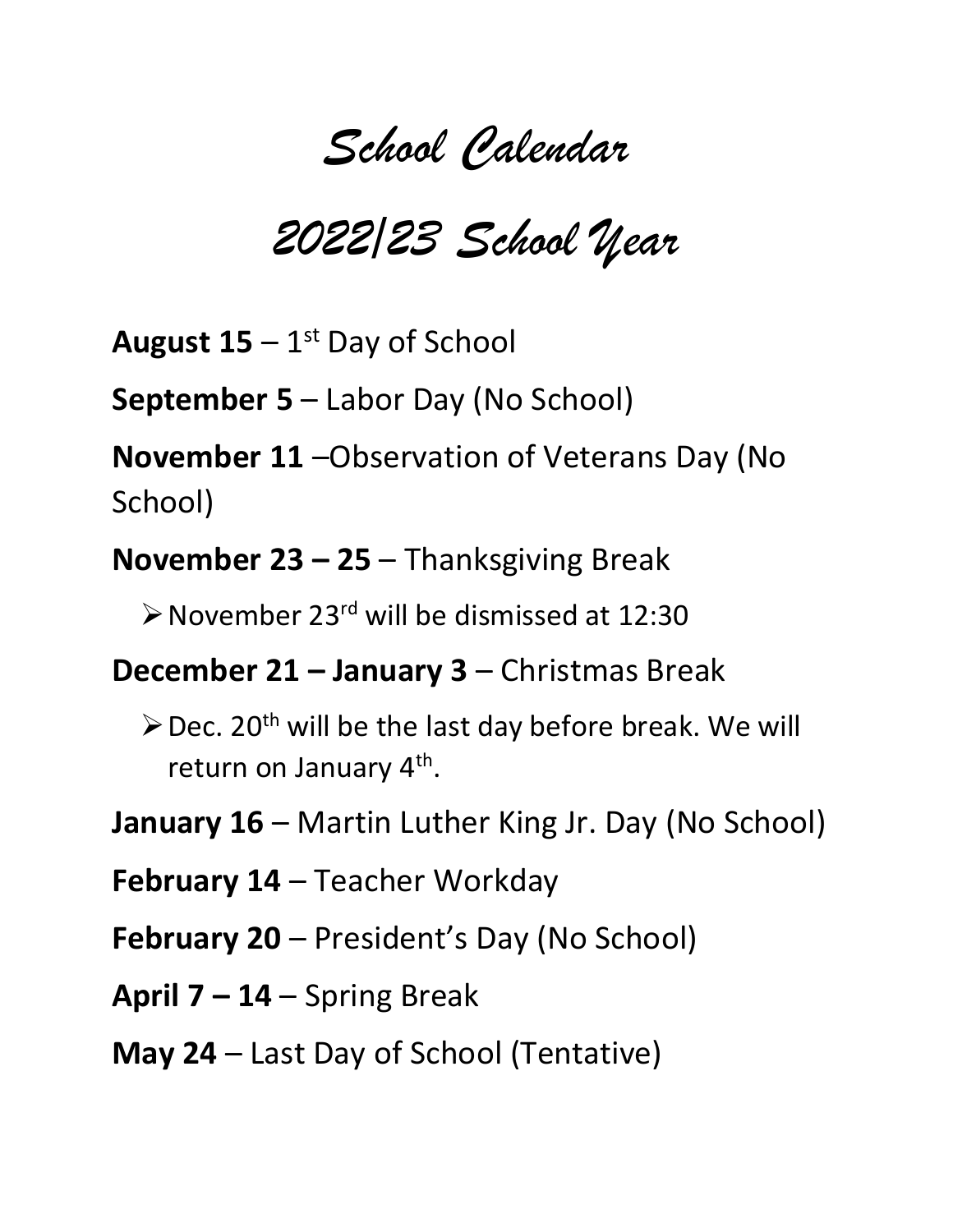# *Statement of Faith*

We believe the Bible to be the inspired and inerrant Word of God. We believe in the virgin birth of Jesus Christ, his death as a substitution for our sins, and his bodily resurrection and ascension into heaven.

There is one God, who has revealed Himself as Father, Son and Holy Ghost. Jesus Christ is God manifested in the flesh. He is both God and mand. (See Deuteronomy 6:4; Ephesians 4:4-6; Colossians 2:9; 1 Timothy 3:16)

We believe in the biblical plan of salvation, detailed in Acts 2:38, which is repentance, baptism by water-immersion in the name of Jesus Christ for the remission of sins, and the infilling of the Holy Ghost evidenced by speaking with other tongues.

We believe in the Second Coming of Jesus Christ and anticipate eternal life with Him. As Christians, we are to love God and others. We should live a holy life inwardly and outwardly, and worship God joyfully. The supernatural gifts of the Spirit, including healing, are for the church today (See Mark 12:28-31; 1 Corinthians 7:1; Hebrews 12:14; 1 Corinthians 12:8-10). We believe regular church attendance and involvement are essential for all believers (Hebrews 10:25).

We believe that God wonderfully and immutably creates each person male or female. Rejection of one's biological sex is a rejection of the image of God within that person. Gender distinction is essential to godly living. There should be a clear difference between men and women regarding their appearance and apparel (1 Corinthians 11:14- 15; Deuteronomy 22:5).

We believe that the term "marriage" has only one meaning: the union of one man and one woman in a single, exclusive, lifelong relationship, as detailed in Scripture. We believe that God intends sexual intimacy to occur only between a man and a woman who are married to each other.

This statement of faith does not exhaust the extent of our beliefs. The Bible itself is the sole and final source of all that we believe. For the purposes of Grace Point Christian Academy's faith, policies and procedures, decision-making authority concerning the application of Scripture shall be vested in the school's board.

These standards impact all ministry of Grace Point Christian Academy, including, but not limited to, facility use, the hiving and retention of staff and volunteers, and the evaluation of current and prospective students.